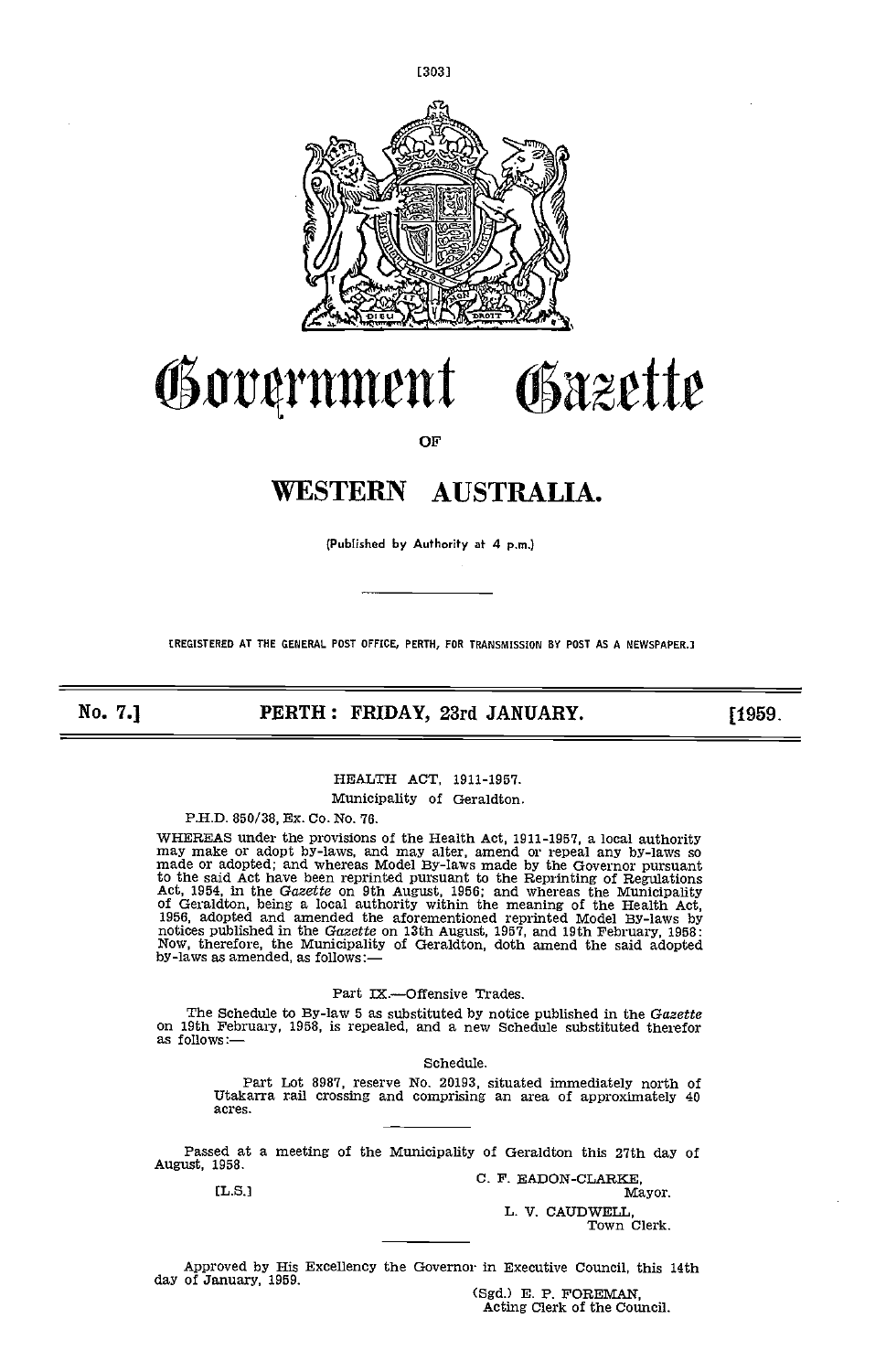#### HEALTH ACT, 1911-1956. Moora Road Board.

P.H.D. 197/35.<br>WHEREAS under the provisions of the Health Act, 1911-1956, a local authority WHEREAS under the provisions of the Health Act, 1911-1956, a local authority<br>may make or adopt by-laws and may alter or amend any by-laws so made or<br>adopted: Now, therefore, the Moora Road Board, being a local authority wi the meaning of the Act and having adopted the Model By-laws described as Series "A" and reprinted pursuant to the Reprinting of Regulations Act in the Government Gazette on 9th August, 1956, doth hereby amend the said adop

Part X.—Storage of Inflammable Materials.<br>Interpretation.

In these by-laws the terms specified hereunder shall bear the meaning defined, unless context indicates otherwise:—

- "Inflammable liquid" means liquid petroleum, and any other<br>oil, liquid, spirit, or any similar liquid spirit, which will<br>flash or emit an inflammable vapour at or below a tem-<br>perature of 150 degrees Fahrenheit, Abel Close
- "Prescribed area" means and includes the townsites of Watheroo, Dalaroo and Koojan as constituted under the Land Act, 1933, and the townsites of Moora, Miling, Bindi<br>Bindi and Coomberdale as constituted under the Road Districts Act and any other area adjacent to public place or public road which in the opinion of the local authority warrants enforcement of the provisions hereunder specified.

"Boundary fence" shall be defined into two classes:

- 
- "A Class" means and includes any fence which is con- structed wholly of fireproof materials. "B Class" means and includes any fence which is con- structed wholly of or partly of any inflammable material.
- "Firebreak" means and includes a strip of ploughed or cleared land, which is devoid of all bush as defined in the Bush Fires Act, 1954, and is maintained. (1) No person shall store on any premises within the prescribed

area more than sixty (60) gallons of inflammable liquid, except under the following conditions:

- (a) It shall be stored at least five feet from the boundary fence which comes under "A" Class definition; or at least 10 feet from the boundary fence which comes under "B" Class definition,
- Notwithstanding the provisions of the foregoing subsection, no inflammable liquid shall be stored or deposited within at least 30 feet from any dwelling.
- A firebreak of at least five feet in case of "A" Class fence or 10 feet in case of "B" Class fence shall be provided immediately around storage area; provided that if there is no fence a firebreak of at least 20 feet shall be maintained.
- Two (2) gallon capacity foam fire extinguishers shall be kept and maintained in proper working condition.
- Two signs of the wording specified hereunder shall be con- spicuously displayed at the storage area, clearly marked in red letters on white or black background not less than six (6) inches in height:

DANGER-INFLAMMABLE LIQUIDS.

NO SMOKING, NO MATCHES, NO NAKED LIGHTS.

Adopted at a meeting of the Moora Road Board held on 19th November,

195 B.

A. S. CRANE,<br>Chairman. R. WITTBER,

Secretary.

Approved by His Excellency the Governor in Executive Council this 14th

(Sgd.) E. P. FOREMAN,<br>Acting Clerk of the Council.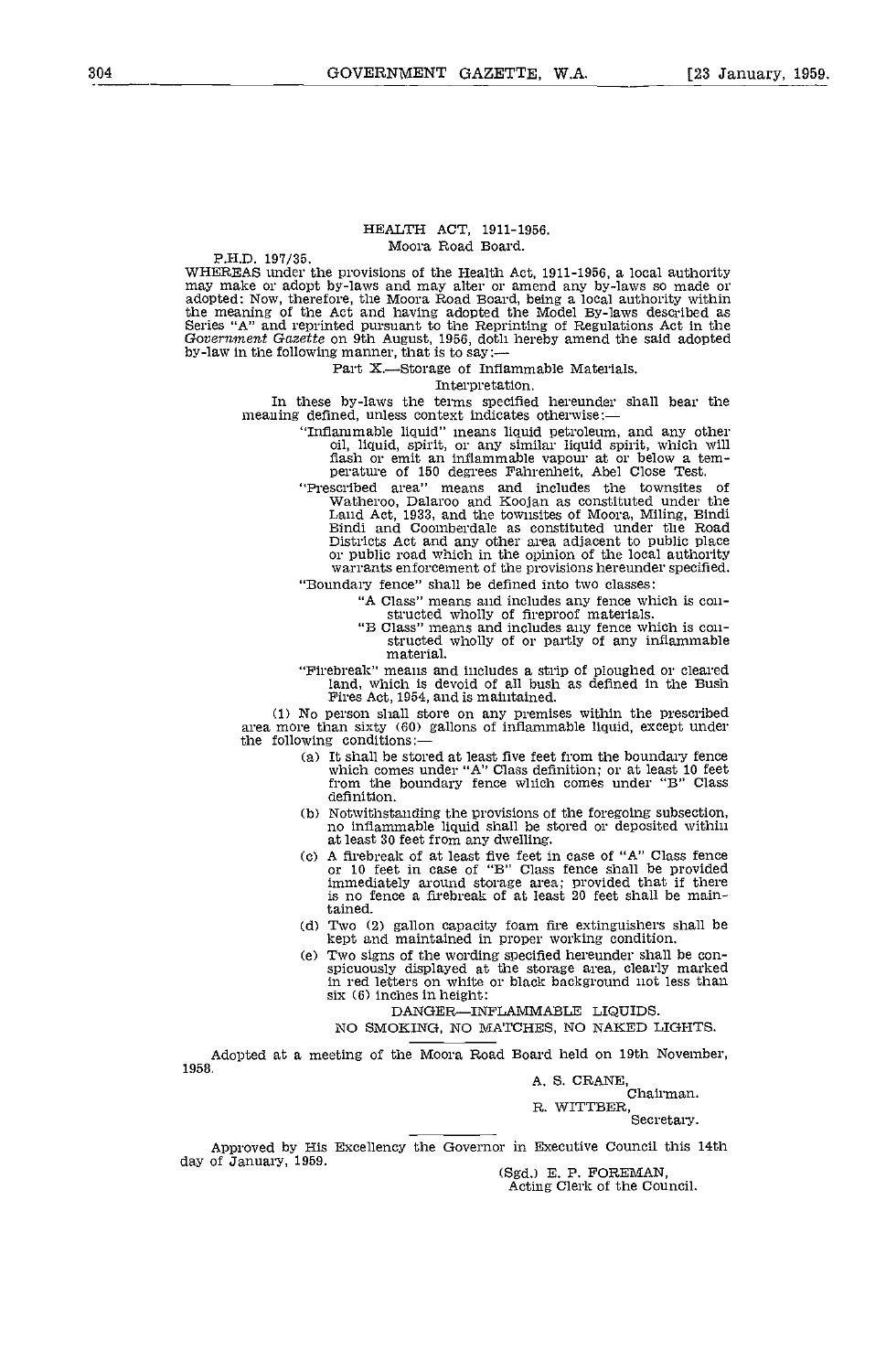## DAIRY INDUSTRY ACT, 1922-1953. Department of Agriculture, Perth, 14th January, 1959.

Ex. Co. No. 35. HIS Excellency the Governor in Executive Council, acting pursuant to the provisions of the Dairy Industry Act, 1922-1953, has been pleased to make the regulations set out in the Schedule hereunder, which, to the extent req by the proviso to subsection (1) of section 25 of the Act, are recommended by the Commissioner of Public Health.

(Sgd.) G. K. BARON HAY,<br>Director of Agriculture.

Recommendation by the Commissioner of Public Health.<br>To the extent required by the proviso to subsection (1) of section 25 of the Dairy Industry Act, 1922-1953, I recommend the following regulations. Dated the 8th day of January, 1959.

LINLEY HENZELL, Commissioner of Public Health.

Schedule.

In these regulations the Dairy Industry Act Regulations published in the Government Gazette on the 4th May, 1951, and amended from time to time thereafter, are referred to as the principal regulations.

Paragraph (2) of regulation 59 of the principal regulations is amended by substituting for the figures, "40" in line one the figures "38."

#### BETTING CONTROL ACT, 1954 (AS AMENDED).

Betting Control Board, Perth, 20th January, 1959.

Ex. Co. No. 101.

HIS Excellency the Governor in Executive Council, acting pursuant to the provisions of the Betting Control Act, 1954 (as amended), has been pleased to make the regulations set out in the Schedule to this notice.

H. H. STYANTS, Chairman of the Betting Control Board of Western Australia.

#### Schedule. Regulations.

In these regulations the Betting Control Regulations, 1955, published in the Government Gazette on the 6th May, 1955, as amended by the regula-tions amending the same and published in the Gazette from time to time thereafter, are referred to as the principal regulations.

The principal regulations are amended by substituting for regulation 106 a regulation as follows:-

> 106. (1) Where bookmakers operate at a race meeting, no book- maker operating elsewhere shall accept a starting price bet on any race at that meeting at totalisator odds or at odds to be determined by reference to totalisator investments, except for a place.

Penalty: Twenty-five pounds.

(2) Where bookmakers operate at a race meeting, a bookmaker operating elsewhere shall pay all straight out bets at starting price on every race at that meeting in accordance with the odds fixed for that race by a starting price officer appointed in accordance with these regulations.

Penalty: Twenty-five pounds.